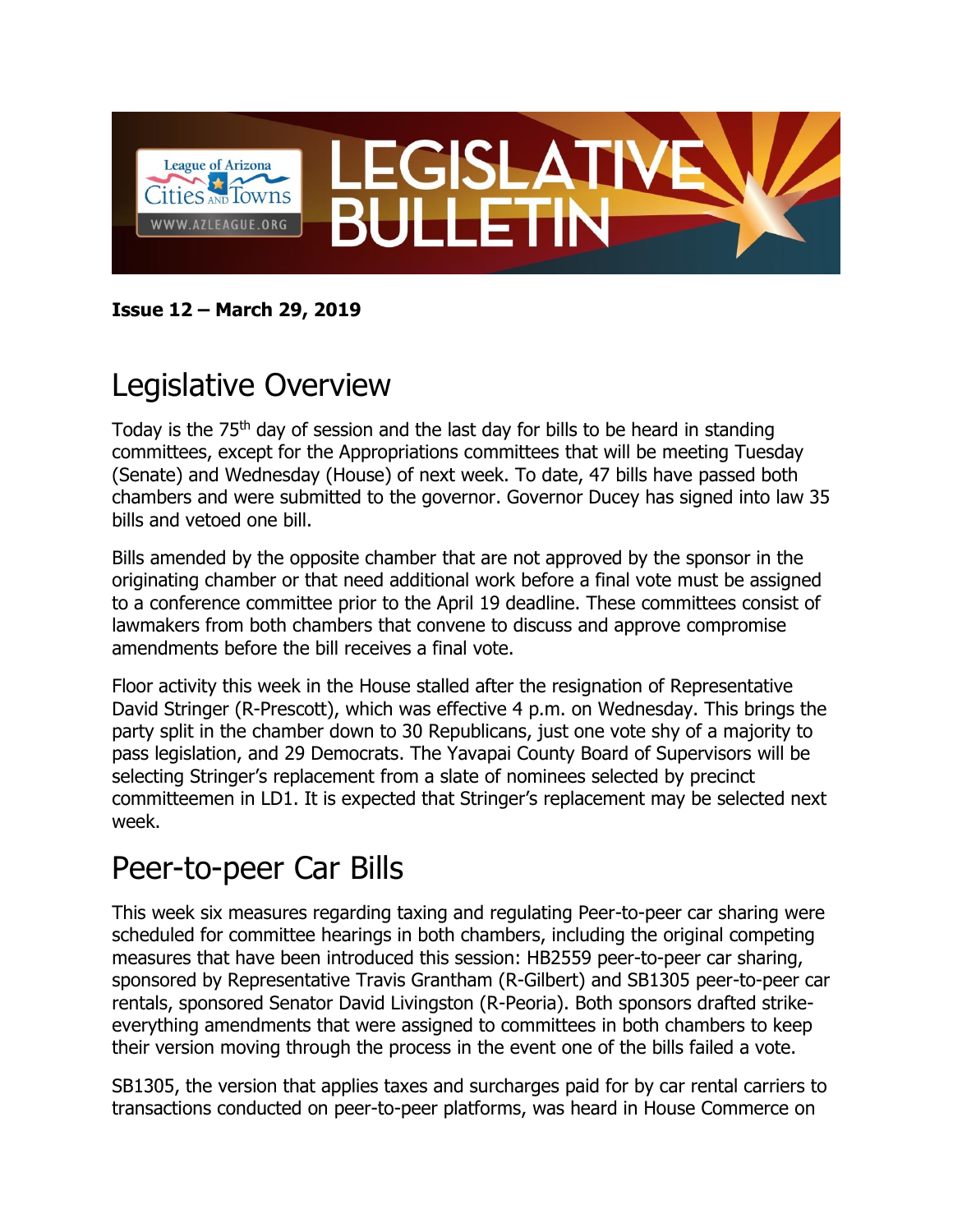Tuesday. The sponsor of the competing version, Representative Grantham, is the vice chair. After much debate, the bill failed by a vote of 3-5, with Representatives Grantham, Weninger, Kern, Meza and Chavez voting no. However, SB1305 was revived by a strike everything amendment to HB2688 S/E: taxation; peer-to-peer car sharing on Wednesday morning in the Senate Transportation and Public Safety Committee by Senator Livingston, the chair of the committee. No debate or discussion was offered, and the bill passed with a vote of 7-1; Senator Eddie Farnsworth (R-Gilbert) voted no.

Later that afternoon HB2559 was heard in the Senate Finance Committee where lengthy debate and testimony was offered. This version exempts transactions conducted on the peer-to-peer platforms from tourism surcharges that car rental carriers are required to pay. It proposes to redirect state TPT to offset this exemption but puts at risk the monies some cities rely on to pay for existing debt obligations for Spring Training facilities by opening the opportunity for the legislature to sweep the funds for other budget priorities. This bill passed the committee by a vote of 5-3, with Senators Livingston, Bowie and Contreras voting no. At the same time, the House Transportation Committee heard a strike-everything amendment to SB1015 S/E: taxation; peer-to-peer car sharing that was substantially like SB1305 and was intended to keep the version moving through the process. However, the committee failed to pass the bill by a vote of 2-4-1, with Representatives Campbell, Teller, Gabaldon and Andrade voting no and Biasiucci voting present. The remaining strike-everything amendments to keep the HB2559 version moving through the process were not offered in Senate Commerce or Senate Judiciary because the bill received a favorable vote in Senate Finance.

Now the two competing measures, HB2559 and HB2688, proceed to the Senate Rules committee.

## Distracted Driving

The Senate Transportation and Public Safety Committee approved a strike-everything amendment to HB2318 S/E: texting while driving; prohibition; enforcement, that is substantially identical to SB1165 texting while driving; prohibition, sponsored by Senator Kate Brophy-McGee (R-Phoenix). SB1165 stalled in the House Rules Committee and is likely it will not move forward this session. However, the issue will continue with the passage of HB2318, which was approved by a a vote of 6-2; Senator Sonny Borrelli (R-Lake Havasu City) and Senator Eddie Farnsworth (R-Gilbert) voting no.

The bill will proceed to the Senate Rules Committee and to the full Senate for debate and a vote. If approved, HB2318 will be transmitted back to the House where the sponsor of the underlying bill, Representative Noel Campbell (R-Prescott), will either concur or refuse the Senate amendments. This process will bypass the House Rules Committee where the original version of the bill was held by the chairman, Representative Anthony Kern (R-Glendale).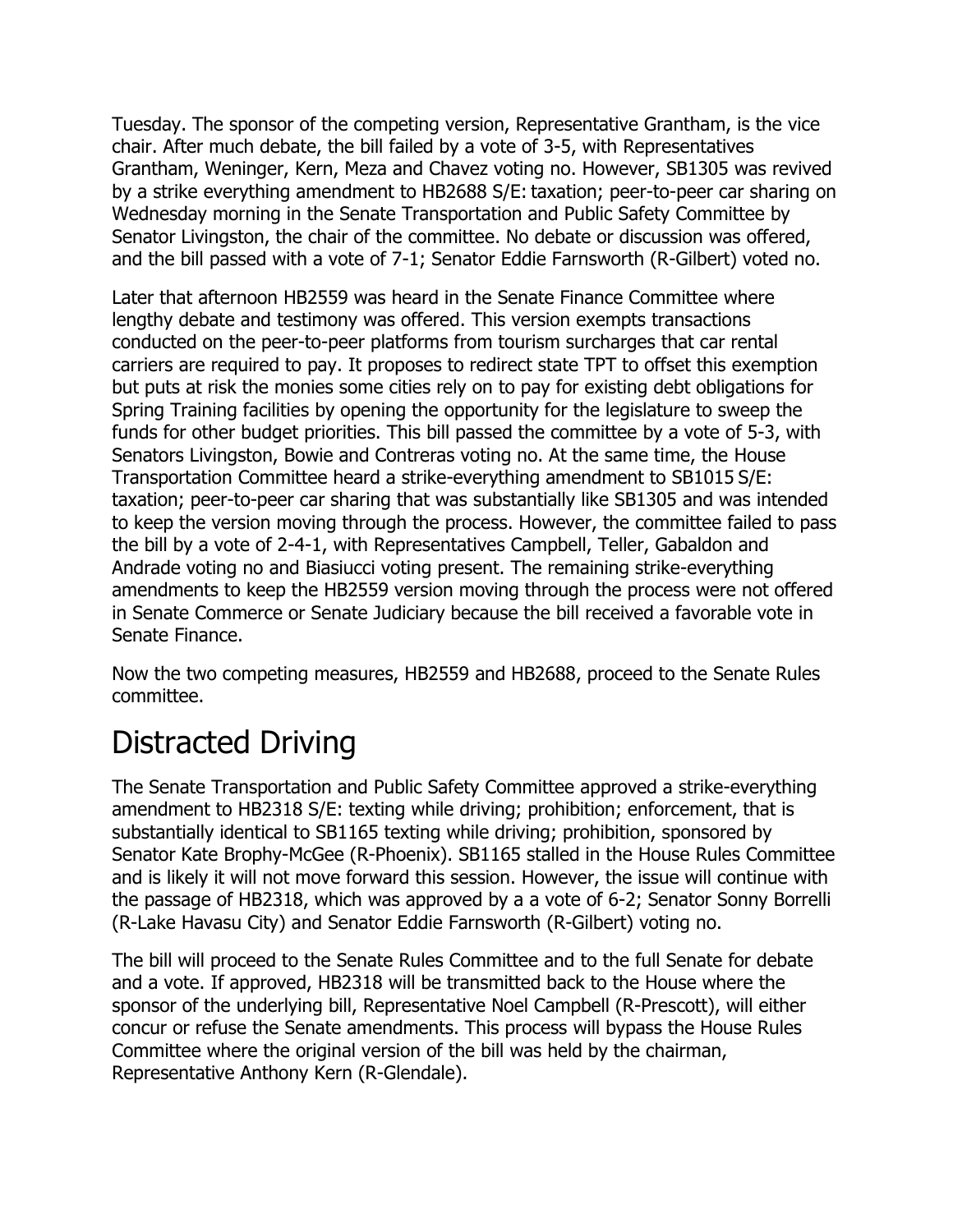#### Data Centers

On Wednesday, the House Ways and Means committee heard testimony on SB1366: commerce authority; data centers sponsored by Senator J.D. Mesnard (R-Chandler). The bill proposes to define "enabling software" as it relates to the definitions for tax exemptions on data centers of \$50 million or more. The proponents of the bill suggest the definition of "enabling software" should include anything used by the data center that is not distributed to consumers.

It is the belief of the League as well as many in the economic development community that this language broadens the intent of the 2013 exemptions resulting in a revenue loss. Additionally, the bill is applied retroactively to 2013 which would have a further fiscal impact on cities and towns required to refund taxes already paid. It is our view the original intent of the exemption was to provide tax breaks for the construction, installation, servers, and software used to enable the data center to run, but industry specific software such as sales, marketing, or coding software were not eligible for exemptions.

The League opposed the bill in committee and referenced the expansion of the exemptions and the corresponding fiscal impact. It is our objective to provide clarity to the business community on the definition of "enabling software" without expanding the current exemptions which make Arizona one of the most attractive data center markets in the country. The bill ultimately passed out of committee on a party line vote of 6-3 with one member absent.

## Smoking/Vaping Local Preemption

This week a strike everything amendment was adopted onto SB1147: S/E: tobacco products; vapor product with the amendment offered by Representative John Allen (R-Phoenix). The amendment increases the statewide minimum smoking age for tobacco to 21 while setting the smoking age for vaping products at 21 as well. The striker provides penalties for individuals buying or possessing these products if under the age of 21, prohibits the sale of all products in vending machines except in locations where someone must be above the age of 21, and contains a state preemption that the sale and regulation of these products is an issue of statewide concern.

The proponents of the bill suggest their statewide concern language is limited to only the sale and marketing of tobacco and vaping products. However, upon legal review, the League, counties, and school districts all believe the language applies to any regulation by a political subdivision including smoke-free zones and restrictions on sales and marketing in certain locations. For example, many cities ban smoking in public buildings and public places (parks, dog parks, city property, public stadiums, etc.).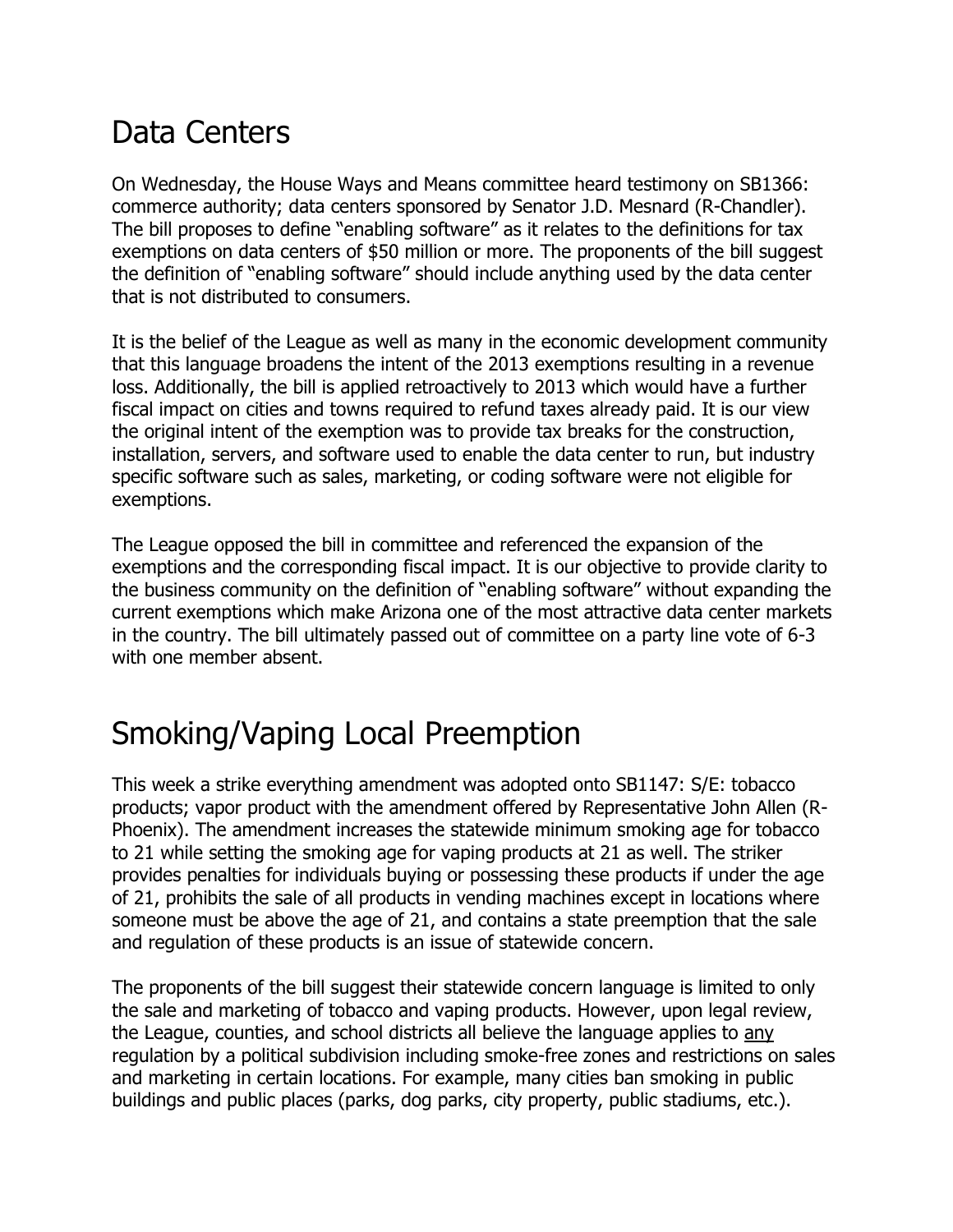Others may restrict the marketing of tobacco or vaping products based on locations, such as near schools.

The League spoke in opposition to SB1147 because of the state preemption and potential impact this will have on local authority. The bill passed out of the House Health and Human Services Committee on Thursday on a party-line vote of 5-4.

### Short-Term Rentals

On Thursday, the Senate Commerce Committee passed one of the League's Resolutions, HB2672 vacation rentals; short-term rentals; regulation, sponsored by Representative John Kavanagh (R–Fountain Hills). As previously reported, the bill addresses a significant problem for many communities that have troublesome shortterm/vacation rentals and are unable to practically enforce local nuisance ordinances. The committee vote was 4-2, with 2 legislators not voting.

The committee testimony was well received, with the League explaining the impetus for the bill as well as its major provisions. Several community members voiced support for the bill, providing examples of serious problems in their neighborhoods with short-term rentals and expressing a desire for allowing cities and towns to do more. While the committee members expressed some concern with the largest fine that can be imposed under the bill, it was clear that they understood the existing preemption has had unintended consequences and a solution, at least for abusive short-term rentals ("party houses"), is urgently needed.

The League will be meeting again with the sponsor next week to discuss one final amendment to address one remaining technical issue and to potentially modify the largest penalty, but the bill is largely in its final form. The League would like to thank everyone who has played a role in shaping and lobbying for the bill. We ask that you continue to voice your support for the bill with legislators as the bill moves to a floor vote in the Senate and then a final vote in the House.

## State Liquor Board

Another League Resolution passed out of Senate Commerce on Thursday. HB2473 state liquor board; membership, sponsored by Representative Anthony Kern (R–Glendale), requires one of the governor's appointees to the State Liquor Board to be selected from a list of three candidates who are current or former municipal elected officials, provided by an association representing cities and towns (the League). The bill passed the committee 6-0, with two legislators not voting, and is expected to continue moving smoothly through the rest of the legislative process in the Senate. We are hopeful that it will receive just as robust a floor vote as it received in the House (60-0). Because